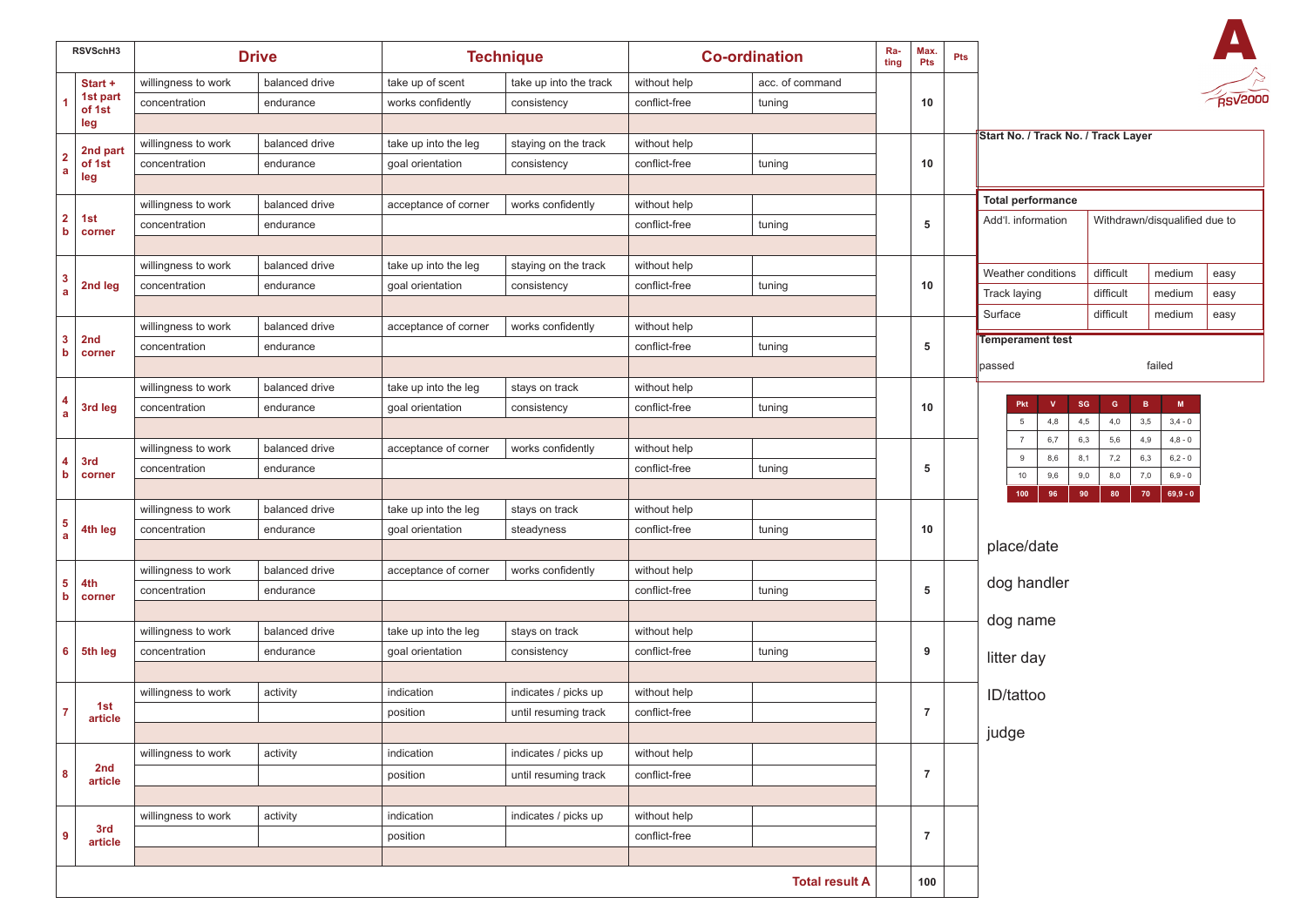| place/date                                  |                     | dog name<br><b>Drive</b> |                | Pkt<br>SG<br>ID/tattoo<br>10<br>9,6<br>9,0<br>13,5<br>15<br>14,4<br><b>Technique</b><br>100<br>96<br>90 |                | $\mathsf{G}$<br>B<br>M<br>8,0<br>7,0<br>$6,9 - 0$    | <b>Start No.</b>      |             | $R$ sv <sup>2000</sup> |     |
|---------------------------------------------|---------------------|--------------------------|----------------|---------------------------------------------------------------------------------------------------------|----------------|------------------------------------------------------|-----------------------|-------------|------------------------|-----|
| RSVSchH3                                    |                     |                          |                |                                                                                                         |                | 12,0<br>10,5<br>$10,4 - 0$<br>$69,9 - 0$<br>80<br>70 | <b>Co-oordination</b> | Ra-<br>ting | Max.<br>Pts            | Pts |
|                                             | willingness to work | activity                 | basic position | straight/position                                                                                       | gun shot       | acceptance of signals                                | without help          |             |                        |     |
| Free                                        | endurance           |                          | about turn     | change of pace                                                                                          | right corner   | synchronisation                                      | concentration         |             |                        |     |
| hee-                                        |                     |                          | right corner   | about turn                                                                                              | stop           |                                                      |                       |             | 10                     |     |
| ling                                        |                     |                          | left corner    | group                                                                                                   | stop           |                                                      |                       |             |                        |     |
|                                             |                     |                          |                |                                                                                                         |                |                                                      |                       |             |                        |     |
| <b>Sit out</b>                              | willingness to work | activity                 | basic position | development                                                                                             | command        | acceptance of signals                                | without help          |             |                        |     |
| $\overline{2}$<br>of mo-                    |                     |                          | execution      | holds position                                                                                          | handler return | conflict free                                        | concentration         |             | 10                     |     |
| tion                                        |                     |                          |                |                                                                                                         |                |                                                      |                       |             |                        |     |
| <b>Down</b>                                 | willingness to work | activity                 | basic position | development                                                                                             | command        | acceptance of signals                                | without help          |             |                        |     |
| out of<br>$\overline{\mathbf{3}}$<br>motion | dynamics            |                          | execution      | holds position                                                                                          | approach       | conflict free                                        | concentration         |             | 10                     |     |
| with                                        |                     |                          |                | finish                                                                                                  |                |                                                      |                       |             |                        |     |
| recall                                      |                     |                          |                |                                                                                                         |                |                                                      |                       |             |                        |     |
|                                             | willingness to work | activity                 | basic position | development                                                                                             | command        | acceptance of signals                                | without help          |             |                        |     |
| <b>Stand</b><br>while<br>$\overline{4}$     | dynamics            |                          | execution      | holds position                                                                                          | approach       | conflict free                                        | concentration         |             |                        |     |
| run-                                        |                     |                          | front          | finish                                                                                                  |                |                                                      |                       |             | 10                     |     |
| ning                                        |                     |                          |                |                                                                                                         |                |                                                      |                       |             |                        |     |
|                                             | willingness to work | activity                 | basic position | run                                                                                                     | pick up        | acceptance of signals                                | without help          |             |                        |     |
| <b>Retrie-</b><br>5                         | dynamics            |                          | return         | front                                                                                                   | hold           | conflict free                                        | concentration         |             | 10                     |     |
| ve on<br>flat                               |                     |                          | release        | finish                                                                                                  |                |                                                      |                       |             |                        |     |
|                                             |                     |                          |                |                                                                                                         |                |                                                      |                       |             |                        |     |
|                                             | willingness to work | activity                 | basic position | run                                                                                                     | jump           | acceptance of signals                                | without help          |             |                        |     |
| <b>Bring</b>                                | dynamics            |                          | pick up        | return                                                                                                  | return jump    | conflict free                                        | concentration         |             |                        |     |
| over<br>- 6<br>1 <sub>m</sub>               |                     |                          |                | hold                                                                                                    | release        |                                                      |                       |             | 15                     |     |
| hurdle                                      |                     |                          | finish         |                                                                                                         |                |                                                      |                       |             |                        |     |
|                                             |                     |                          |                |                                                                                                         |                |                                                      |                       |             |                        |     |
|                                             | willingness to work | activity                 | basic position | run                                                                                                     | jump           | acceptance of signals                                | without help          |             |                        |     |
| <b>Bring</b>                                | dynamics            |                          | pick up        | return                                                                                                  | return jump    | conflict free                                        | concentration         |             |                        |     |
| -7<br>over A-                               |                     |                          | front          | hold                                                                                                    | release        |                                                      |                       |             | 15                     |     |
| frame                                       |                     |                          | finish         |                                                                                                         |                |                                                      |                       |             |                        |     |
|                                             |                     |                          |                |                                                                                                         |                |                                                      |                       |             |                        |     |
|                                             | willingness to work | activity                 | basic position | development                                                                                             | send-out       | acceptance of signals                                | without help          |             |                        |     |
| Send-<br>$\boldsymbol{8}$<br>out            | dynamics            |                          | drop           | remain                                                                                                  | sits           | conflict free                                        | concentration         |             | 10                     |     |
|                                             |                     |                          |                |                                                                                                         |                |                                                      |                       |             |                        |     |
| Long<br>down                                | willingness to work | calm                     | basic position | down                                                                                                    | gun shot       | acceptance of signals                                | without help          |             |                        |     |
| under<br>9                                  | balanced drive      |                          | remain         | sits                                                                                                    |                | conflict free                                        | concentration         |             | 10                     |     |
| distrac-<br>tion                            |                     |                          |                |                                                                                                         |                |                                                      |                       |             |                        |     |
|                                             |                     |                          |                |                                                                                                         |                | <b>Total result B</b>                                |                       |             | 100                    |     |